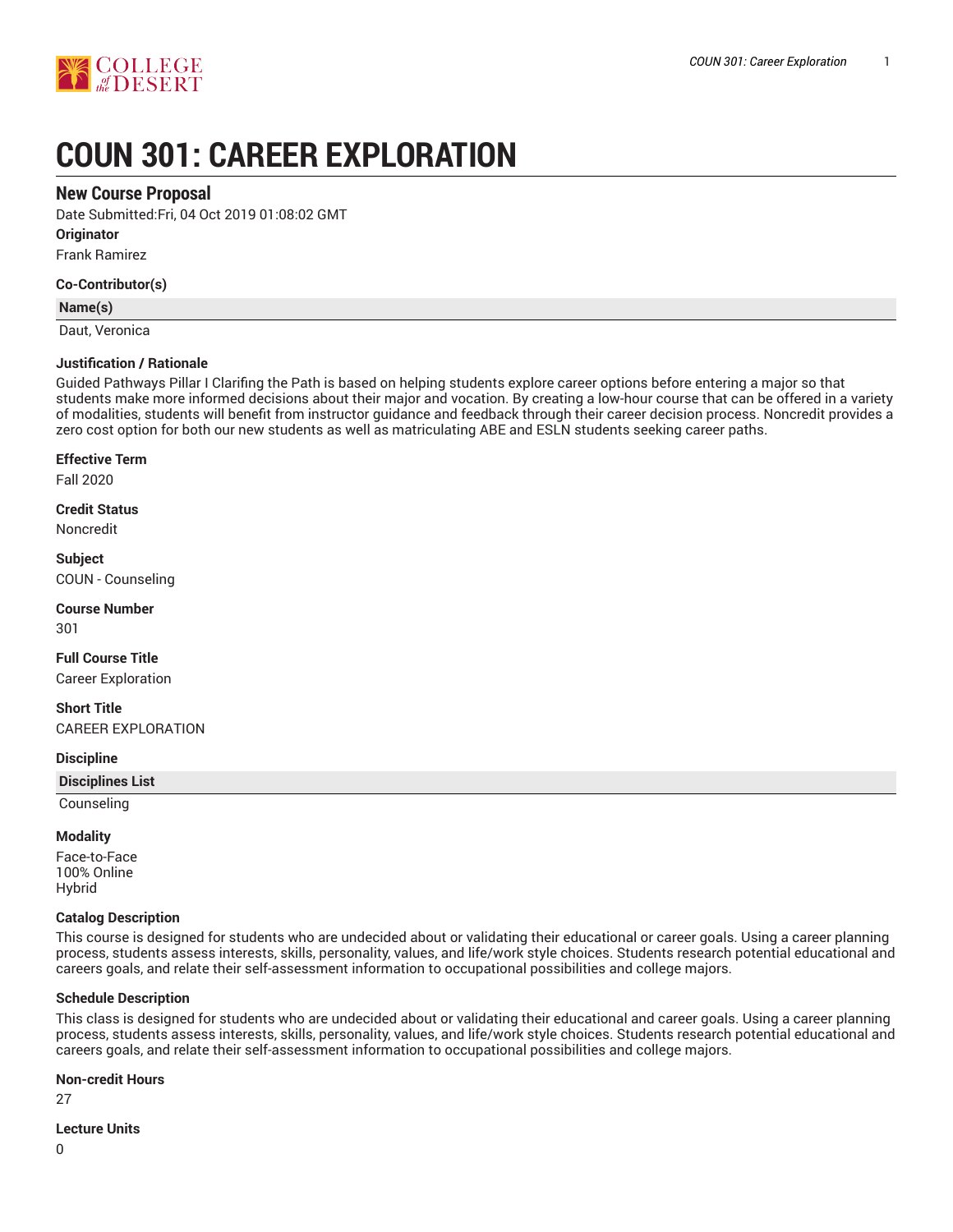

**In-class Hours** 9

**Out-of-class Hours** 18

**Total Course Units** 0 **Total Semester Hours** 27

**Override Description** Noncredit course.

# **Required Text and Other Instructional Materials**

**Resource Type** Web/Other **Open Educational Resource** Yes

**Year** 2019

**Description** Career Coach software

| <b>Resource Type</b>                                 |  |  |
|------------------------------------------------------|--|--|
| Web/Other                                            |  |  |
| <b>Open Educational Resource</b>                     |  |  |
| No                                                   |  |  |
| Year<br>2019                                         |  |  |
| <b>Description</b><br>Strong Interest Inventory Test |  |  |

## **Class Size Maximum**

35

## **Course Content**

Module Topics

- 1. Interests
	- a. Students identify their strengths and interests. They explore the relationship between these characteristics and potential career pathways.
- 2. Career Clusters
	- a. Students investigate career clusters through the lens of their strengths and interests. They identify the types of careers that would suit them best.
- 3. Post-Secondary Education Options
- a. Students explore post-secondary education options and evaluate which choices fit their career goals best.
- 4. Career Research
- a. Students learn how to research potential careers effectively utilizing career research tools.
- 5. Career Exploration
	- a. Students research career pathways of interest.
- 6. Goal Setting
	- a. Students plan for success by creating an education plan for chosen major and career.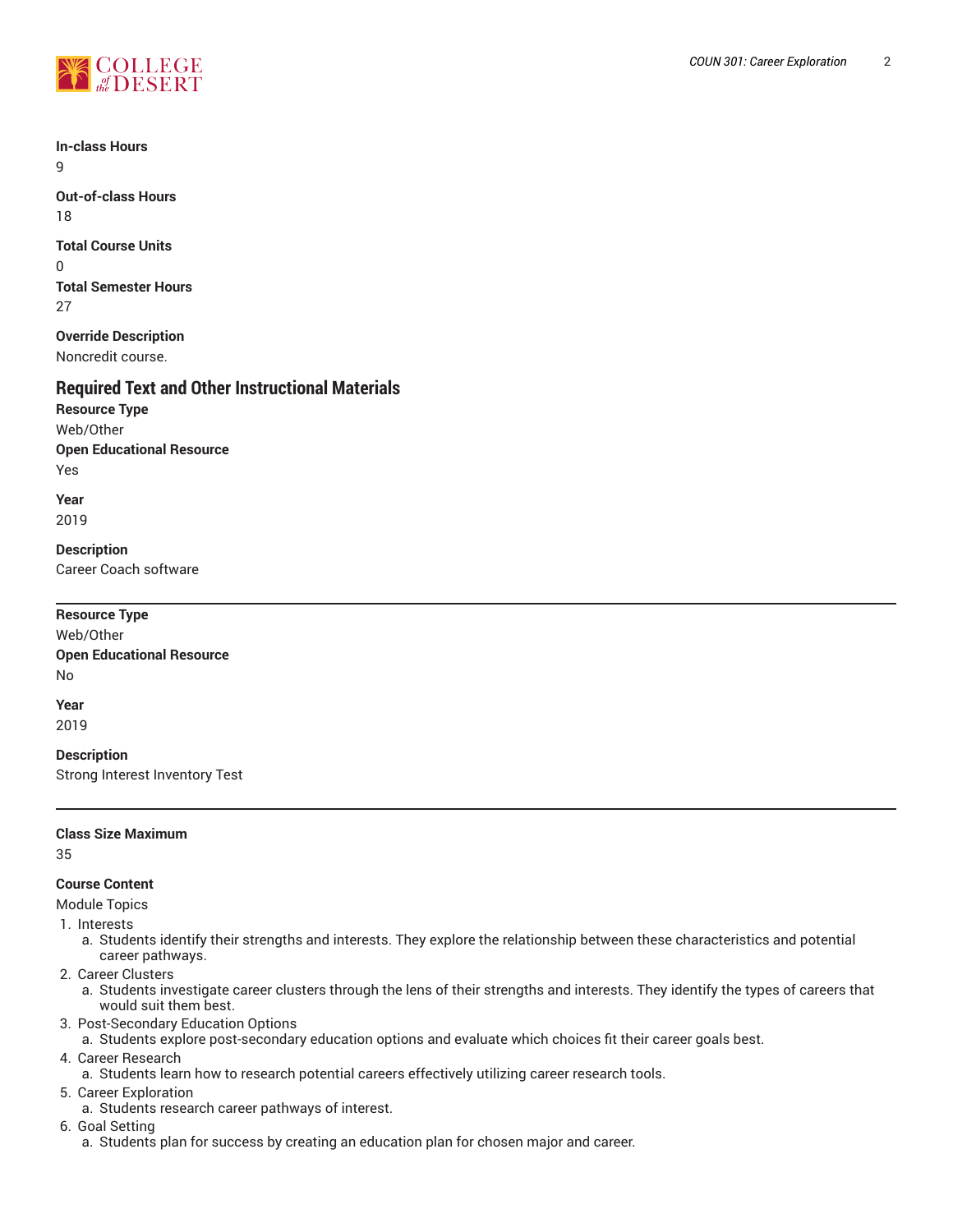

## **Course Objectives**

|             | <b>Objectives</b>                               |
|-------------|-------------------------------------------------|
| Objective 1 | Learn about self through self-inventory         |
| Objective 2 | Explore major and career options                |
|             | Objective 3 Set career goals and education plan |

#### **Student Learning Outcomes**

|           | Upon satisfactory completion of this course, students will be able to:            |
|-----------|-----------------------------------------------------------------------------------|
| Outcome 1 | Identify career options and the steps that support future goals in these areas.   |
| Outcome 2 | Analyze how specific college majors and career paths would fit with future goals. |

## **Methods of Instruction**

| <b>Method</b>                | Please provide a description or examples of how each instructional<br>method will be used in this course.                                                                                                                                                                                                                                                                                                                              |
|------------------------------|----------------------------------------------------------------------------------------------------------------------------------------------------------------------------------------------------------------------------------------------------------------------------------------------------------------------------------------------------------------------------------------------------------------------------------------|
| Individualized Study         | Many self-quided online career assessment tools also exist for students<br>to use and explore.                                                                                                                                                                                                                                                                                                                                         |
| Self-exploration             | Career assessment is a process of assessing your interests, skills,<br>personality traits, and values. By conducting career assessments,<br>students are likely to discover which careers fit best. Students can<br>choose to meet with a counselor for a guided career assessment or<br>connect to the many online self-quided options.                                                                                               |
| Technology-based instruction | The Strong Interest Inventory, Career Coach onetonline.org,<br>mynextmove.org and Eureka.org reveal how students' interests compare<br>to the interests of individuals who are happily employed in a variety of<br>occupations. It also lists students' general interests in different types<br>of work environments, people and activities, shows how to explore their<br>career requirements, and requires counselor interpretation. |

## **Methods of Evaluation**

| <b>Method</b>                           | Please provide a description or examples of how<br>each evaluation method will be used in this course.                       | <b>Type of Assignment</b> |
|-----------------------------------------|------------------------------------------------------------------------------------------------------------------------------|---------------------------|
| Self-paced testing, Student preparation | Strong Interest Inventory test                                                                                               | In Class Only             |
| Product/project development evaluation  | Setting of major/occupation goal                                                                                             | In Class Only             |
| Self-paced testing, Student preparation | Career Coach onetonline.org, mynextmove.org and<br>Eureka.org will assist students in self- reflection and<br>career options | Out of Class Only         |
| Other                                   | Out-of-class hours will be accounted for<br>electronically through the learning management<br>system.                        | Out of Class Only         |

#### **Assignments**

## **Other In-class Assignments**

1. Strong Interest Inventory Test and Career Coach Test are tools for exploring the relationship between students' characteristics and potential career pathways.

## **Other Out-of-class Assignments**

- 1. Students will apply critical thinking through a deep analysis of researching career options, job forecasts, and majors and certificates/degrees required in their selected major. Students will set educational goals based on research.
- 2. Option of assignments may include career fair passport stamp activity and/or Information Interview.

## **Grade Methods**

Pass/No Pass Only

# **Distance Education Checklist**

**Include the percentage of online and on-campus instruction you anticipate.**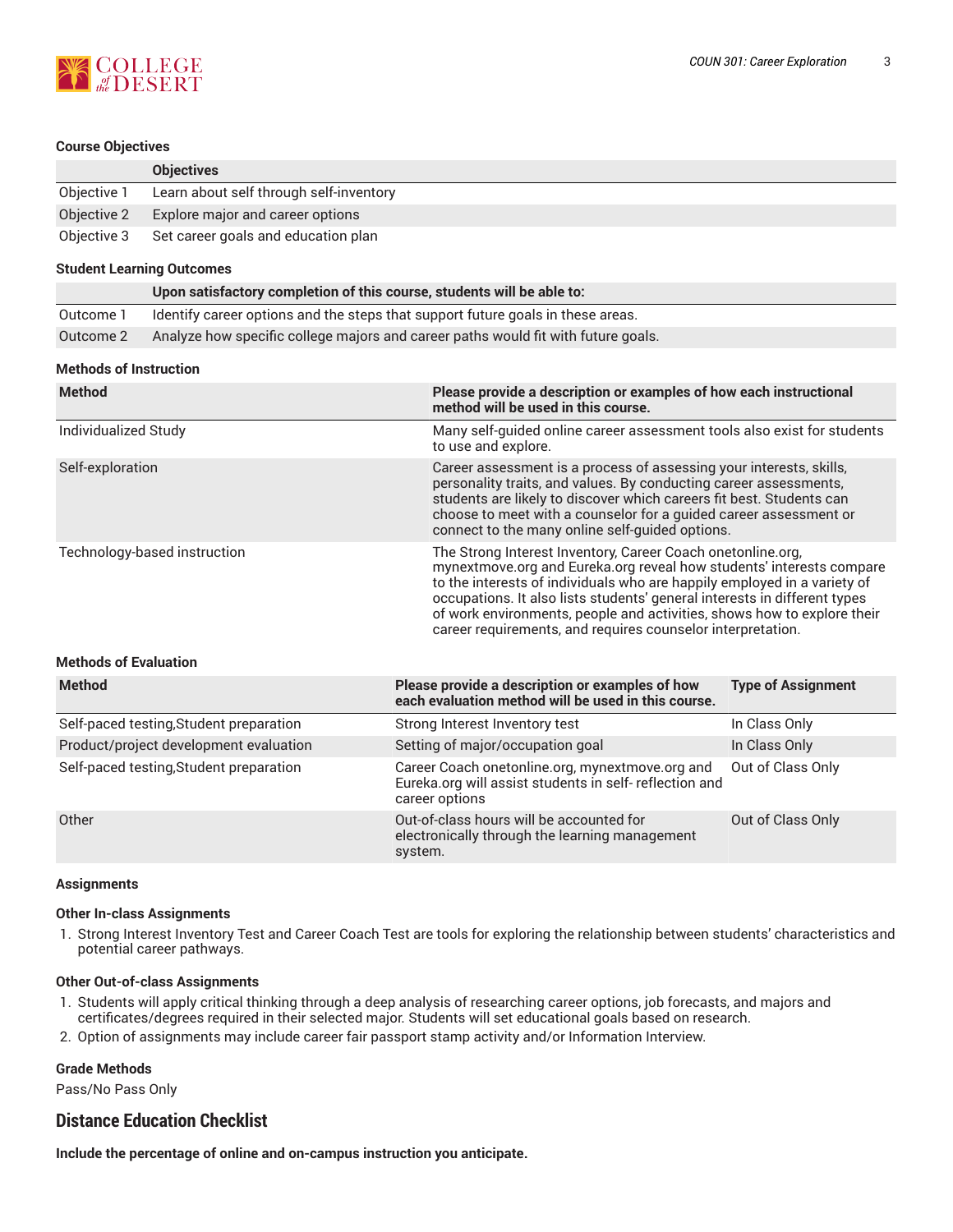

**Online %** 50 **On-campus %** 50

# **Instructional Materials and Resources**

## **If used, explain how specific materials and resources outside the LMS will be used to enhance student learning.**

Strong Interest Inventory Test, Career Coach, onetonline.org, mynextmove.org and Eureka.org will help students identify their interest, preferred work environment, and match characteristics to career cluster options.

# **Effective Student/Faculty Contact**

## Which of the following methods of regular, timely, and effective student/faculty contact will be used in this course?

## **Within Course Management System:**

Timely feedback and return of student work as specified in the syllabus Online quizzes and examinations Weekly announcements

## **External to Course Management System:**

Direct e-mail

## **For hybrid courses:**

Scheduled Face-to-Face group or individual meetings Orientation, study, and/or review sessions Supplemental seminar or study sessions

## Briefly discuss how the selected strategies above will be used to maintain Regular Effective Contact in the course.

Instructor will provide feedback in interpreting self inventory and will guide students in career exploration tools.

## **Other Information**

## Provide any other relevant information that will help the Curriculum Committee assess the viability of offering this course in an online **or hybrid modality.**

The hybrid modal will allow for the self-assessment and career exploration to take place online; while the face to face portion of the class will allow for scheduled workshops and career fair participation.

# **MIS Course Data**

**CIP Code** 32.0105 - Job-Seeking/Changing Skills.

**TOP Code** 493010 - Guidance

**SAM Code** D - Possibly Occupational

**Basic Skills Status** Not Basic Skills

**Prior College Level** Not applicable

**Cooperative Work Experience** Not a Coop Course

**Course Classification Status** Workforce Prep Enhanced Funding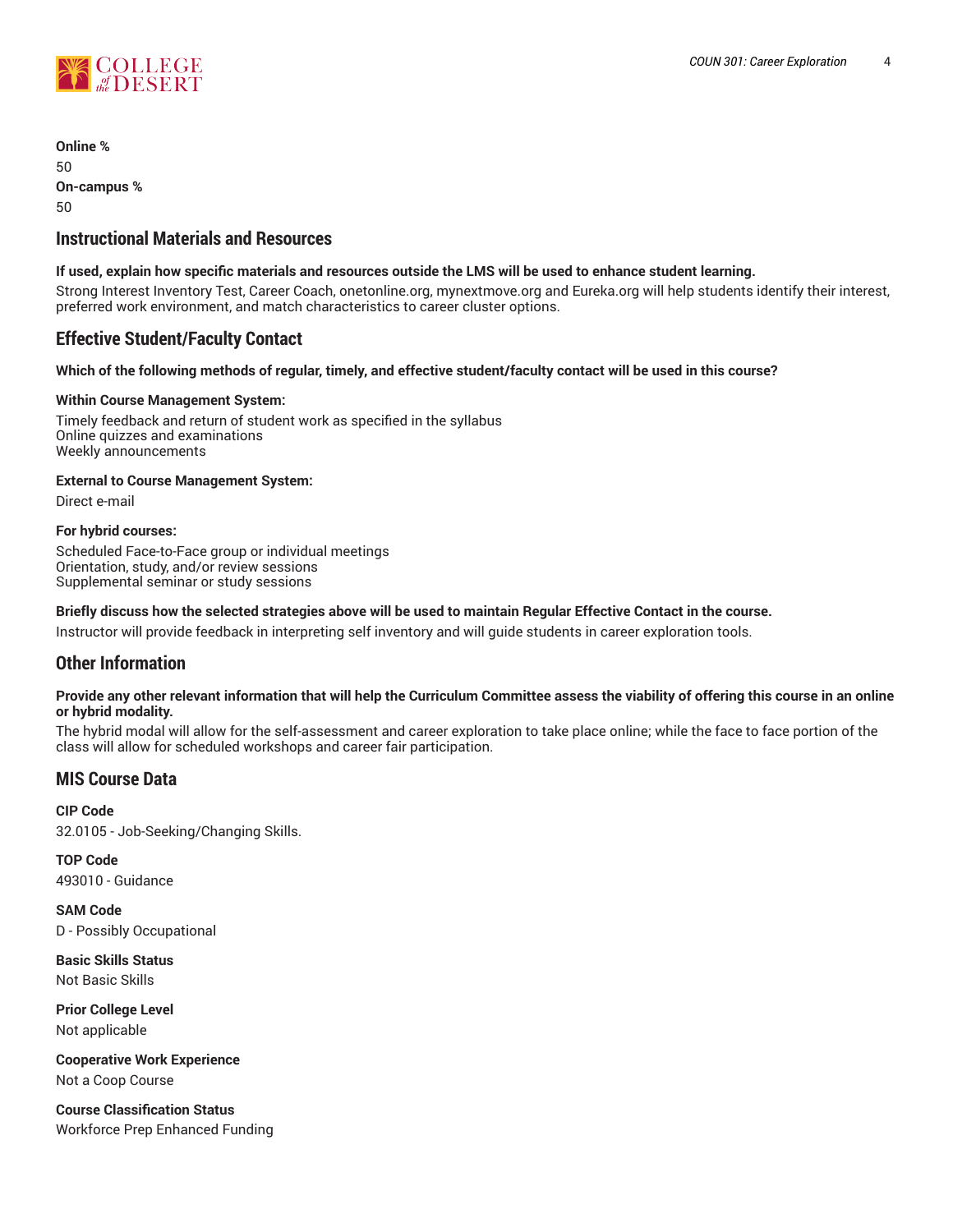

## **Approved Special Class** Not special class

**Noncredit Category** Workforce Preparation

**Funding Agency Category** Not Applicable

**Program Status** Program Applicable

**Transfer Status** Not transferable

**Allow Audit** No

**Repeatability**

Yes

**Repeatability Limit** NC **Repeat Type**

Noncredit

## **Justification**

By creating a low hour course that can be offered in a variety of modalities, students will benefit from instructor guidance and feedback through their career decision process. Non credit provides a zero cost option for both our new students, as well as, matriculating ABE and ESLN students seeking career paths.

## **Materials Fee**

No

**Additional Fees?**

No

# **Files Uploaded**

**Attach relevant documents (example: Advisory Committee or Department Minutes)** Ramirez\_Career Exploration Program.docx

# **Approvals**

**Curriculum Committee Approval Date** 12/03/2019

**Academic Senate Approval Date** 12/12/2019

**Board of Trustees Approval Date** 01/17/2020

**Chancellor's Office Approval Date** 01/31/2020

**Course Control Number** CCC000612684

**Programs referencing this course** Career Exploration and Readiness Certificate of Completion (http://catalog.collegeofthedesert.eduundefined?key=305/)